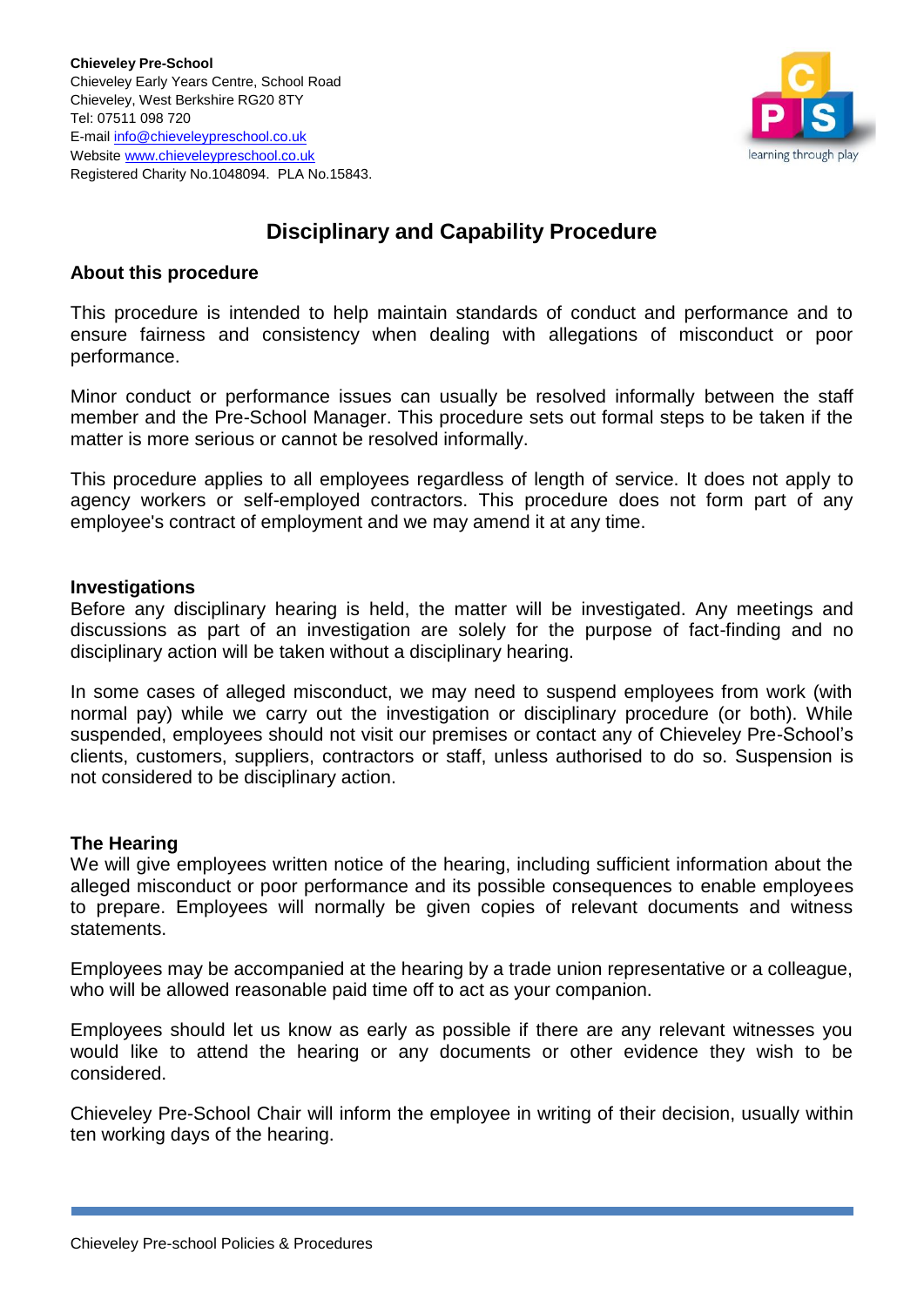

# **Disciplinary action and dismissal**

The usual penalties for misconduct or poor performance are:

**Stage 1: First written warning** [or improvement note]. Where there are no other active written warnings [or improvement notes] on the employee's disciplinary record, they will usually receive a first written warning [or improvement note]. It will usually remain active for six months.

**Stage 2**: **Final written warning** In case of further misconduct or failure to improve where there is an active first written warning [or improvement note] on their record, the employee will usually receive a final written warning. This may also be used without a first written warning [or improvement note] for serious cases of misconduct or poor performance. The warning will usually remain active for 12 months.

**Stage 3: Dismissal or other action.** The employee may be dismissed for further misconduct or failure to improve where there is an active final written warning on their record, or for any act of gross misconduct. Examples of gross misconduct are given below.

We may consider other sanctions short of dismissal, including demotion or redeployment to another role (where permitted by their contract), and/or extension of a final written warning with a further review period.

## **Appeals**

Employees may appeal in writing within one week of being told of the decision.

The appeal hearing will, where possible, be held by someone senior to OR other than the person who held the original hearing. Employees may bring a colleague or trade union representative with them to the appeal hearing.

Chieveley Pre-School Chair will inform the employee in writing of their final decision as soon as possible, usually within 10 working days of the appeal hearing. There is no further right of appeal.

## **Gross misconduct**

Gross misconduct will usually result in dismissal without warning, with no notice or payment in lieu of notice (summary dismissal).

The following are examples of matters that are normally regarded as gross misconduct. This list is intended as a guide and is not exhaustive;

- theft or fraud;
- physical violence or bullying;
- deliberate and serious damage to property or people;
- serious misuse of the organisation's property or name;
- deliberately accessing internet sites containing pornographic, offensive or obscene material;